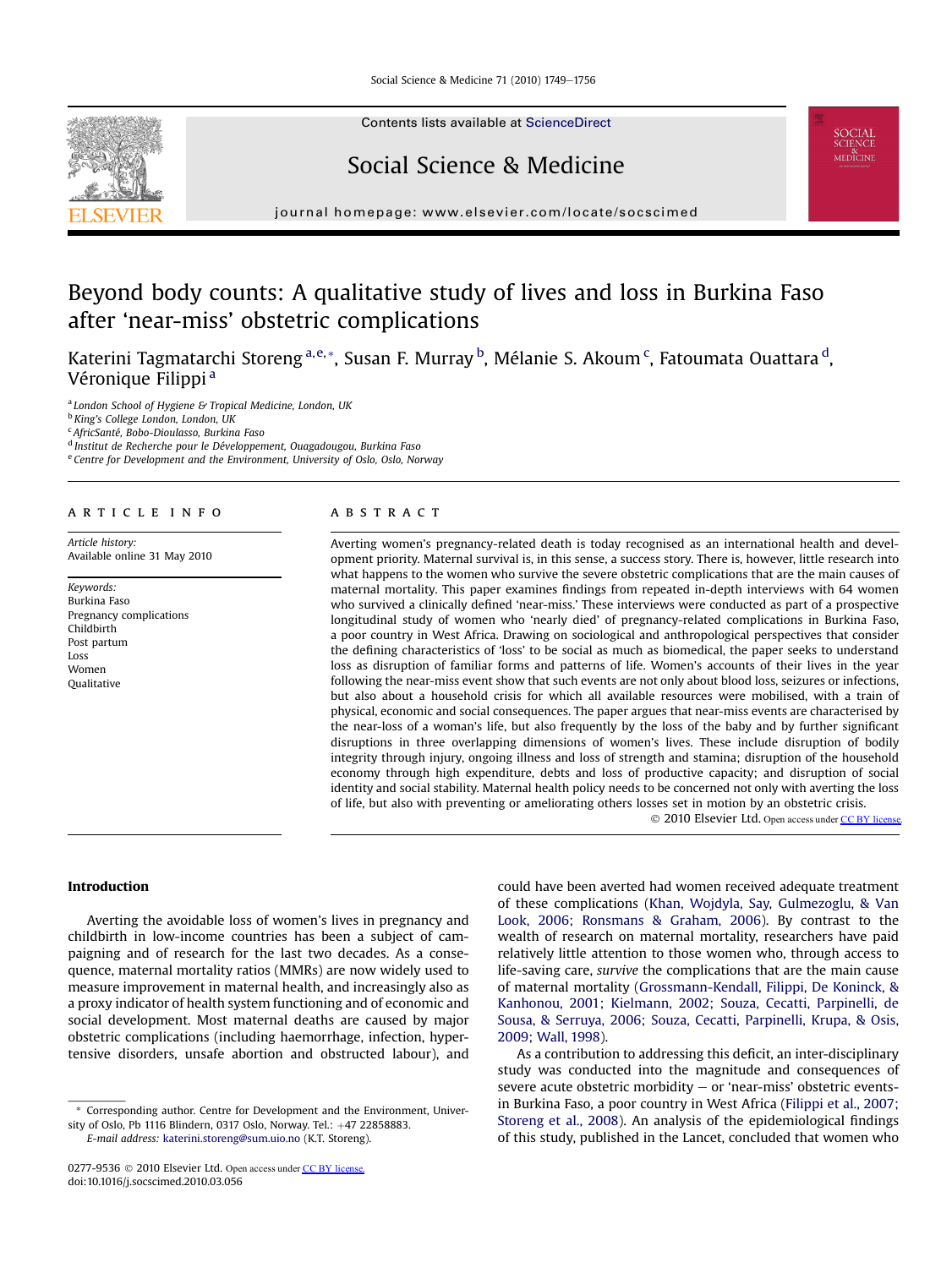experience such near-misses are at greater risk of dying and of experiencing a range of other adverse outcomes in the year following the complication [\(Filippi et al., 2007](#page-6-0)).

Such statistical associations highlight the need to look beyond immediate maternal survival of a life-threatening obstetric complication to the health and wellbeing consequences of these events. In this paper we therefore respond to calls from within public health for social science insights into how women's lives are affected by difficult obstetric events ([Graham, Berer, Price, & Brabin,](#page-6-0) [1992; Lewis, 2003](#page-6-0)). We present findings from observations and in-depth interviews with a subset of the women who survived life-threatening obstetric events, conducted as part of the interdisciplinary study referred to above. Drawing on sociological and anthropological perspectives, we understand the near-miss event not simply as a loss of health or function in biomedical terms. While biomedical disruption is integral to the experiences of women who 'nearly die' during pregnancy and delivery, we conceptualise the notion of 'loss' more broadly as a fundamentally social process, entailing disruption of familiar forms and patterns of life. In this paper we describe the losses and struggles that the success story of 'lives saved' obscures and argue that the impact of near-miss events can be seen with regard to three overlapping dimensions of women's lives: bodily disruption, disruption of the household economy, and disruption to social identity and stability.

## Defining 'loss' in pregnancy and childbirth

The meaning of the term 'loss' varies depending on discipline and context. Within biomedicine the commonest usage of the term 'loss' is in terms of loss of life. Within public health a large body of work has attempted to numerically quantify not only a person's loss of life but also loss of health-related 'quality of life' due to the occurrence of an injury or a disease. Of particular influence in the international health policy field, for example, is a health gap measure known as the Disability Adjusted Life Year (DALY) that extends the concept of 'potential years of life lost' due to premature death to include equivalent years of 'healthy' life lost by virtue of being in states of poor health or disability ([Murray, 1996;](#page-7-0) [Murray,](#page-7-0) [Salomon, Mathers, & Lopez, 2002](#page-7-0)).

Such quantitative conceptualisations of loss pay little attention to the social dimensions of loss or potential loss of life. Although measures of health-related quality of life and the DALY methodology represent attempts to incorporate social aspects into the 'body count' that often dominates discussions about prioritysetting and evaluation in public health, these concepts have been subject to critique for their universalising conceptualisations of functioning and social wellbeing ([Allotey & Reidpath, 2002;](#page-6-0) [Reidpath, Allotey, Kouame, & Cummins, 2003; Rock, 2000\)](#page-6-0). Where the most widely used application of 'loss' is 'loss of life' the social dimensions within this framing tend to be seen as the processes of bereavement that results from death of a loved one. However, some writers from within the mental health therapies have argued that aspects of 'bereavement reactions', including a profound sense of dislocation, can occur in other types of loss, such as loss of a limb [\(Maguire & Murray Parkes, 1998\)](#page-6-0), loss of sensory or cognitive functions [\(Fitzgerald & Murray Parkes, 1998\)](#page-6-0), and in 'ambiguous losses' such as divorce, handicap and terminal illness [\(Leick & Davidsen-Nielsen, 1991](#page-6-0)).

It is also 'loss of life'  $-$  whether actual or anticipated lives  $-$  that has tended to dominate the quantitative human reproductive sciences. Here, individuals' 'reproductive losses' (or 'failures') are those reproductive experiences that result in sub-fertility, infertility, infant death, stillbirth, abortion or miscarriage. However, researchers within medical anthropology and medical sociology have made some important contributions to advancing understanding of the meanings of such reproductive losses, offering a counterpoise to the quantitative approaches discussed above [\(Cecil, 1996; Frost, Bradley, Levitas, Smith, & Garcia, 2007;](#page-6-0) [Ginsburg & Rapp, 1995; Layne, 2003](#page-6-0)).

Anthropological interest in advancing understanding of the meanings of infertility, pregnancy loss and other forms of reproductive morbidity has grown since the mid-1990s, in part as a response to recognition of the relative neglect of these topics within the large body of anthropological scholarship on fertility, family planning and childbirth [\(Davis-Floyd & Sargent, 1997;](#page-6-0) [Inhorn, 1994; Inhorn & Buss, 1994; Jaffré & Prual, 1994; Jenkins &](#page-6-0) [Inhorn, 2003; Lock & Kaufert, 1998](#page-6-0)). In one widely referred to collection in Social Science & Medicine, [Jenkins and Inhorn \(2003\)](#page-6-0) brought together the growing body of anthropological work contextualising diverse experiences of loss of childbearing potential in different cultures under the umbrella of the study of 'reproduction gone awry.' More recently, anthropologists have elaborated the concept of 'reproductive disruptions' to capture the notion of 'the politically and emotionally charged contestations taking place in the everyday reproductive experiences of women and men around the globe' [\(Inhorn, 2007](#page-6-0) p. ix).

Anthropologists' concern with the way in which modernity interacts with local forms of meaning-making within the experience of 'reproductive disruptions' resonates in interesting ways with the sociological analyses of Peter Marris. In his book 'Loss and Change', [Marris \(1974, 1986\)](#page-6-0) argued that 'loss', with the accompanying sensations and processes of bereavement, occurs when familiar forms and patterns of life are disrupted in ways that threaten our sense of continuity of meaning. He argued that these disruptions can occur because of death of someone close, but equally they can occur through different social transitions. Marris illustrated this with examples from fieldwork in the UK, US and Africa and case studies ranging from the experiences of slum clearances and enforced re-housing, to removal from one's familiar social milieu through first generation university education. Similarly to Marris' understanding of loss, anthropologists writing about various forms of reproductive disruptions have treated the defining characteristic of loss as social rather than as simply biomedical in nature: loss occurs 'when a pattern of relationships is disrupted in a way for which we are not fully prepared' [\(Marris,](#page-6-0) [1986](#page-6-0), p. 2). For anthropologists, the biological and the social are not separate domains, but are co-produced [\(Lock & Kaufert, 1998\)](#page-6-0). It is the illumination afforded by this perspective, and the central notion of loss as disruption of familiar forms and patterns of life, that we attempt to carry forward in this paper. Our aim is to better understand the social context of survival occasioned by biomedical intervention.

### Setting and methods

This paper is derived from a study across six urban and rural sites in Burkina Faso, a former French colony in West Africa of roughly 14.5 million inhabitants [\(WHO, 2009](#page-7-0)). The UN ranks Burkina Faso 177th out of 182 countries in terms of its human development index, a composite measure of life-expectancy at birth, adult literacy rate, combined gross enrolment ratio and GDP per capita ([UNDP, 2009](#page-7-0)). Cotton production is the economic mainstay in this landlocked country, but the industry is vulnerable to frequent droughts and to fluctuating world prices. Instability in neighbouring Côte d'Ivoire has hampered formal and informal trade and decimated social support structures that relied on remittances from migrant workers.

Burkina Faso's economic poverty is mirrored in its health indicators, including its estimated MMR of 700 per 100,000 live births, one of the highest MMRs in the world [\(WHO, 2009](#page-7-0)). Such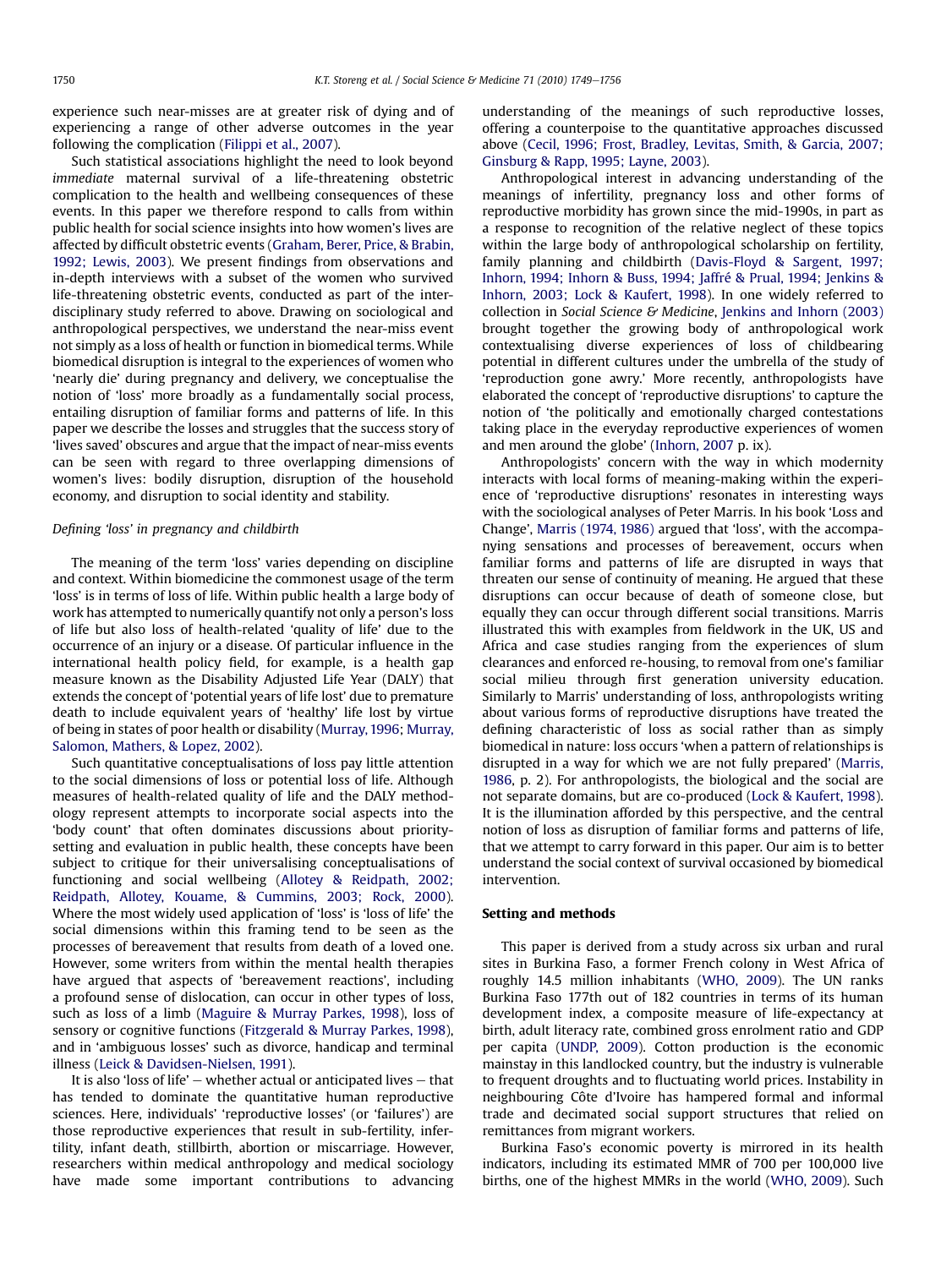statistics reflect poor access to healthcare. Only 54% of births are attended by skilled health personnel ([WHO, 2009\)](#page-7-0), a figure that masks significant disparities between urban and rural populations ([Ronsmans et al., 2003\)](#page-7-0). The c-section rate is estimated to be 0.7% ([WHO, 2009](#page-7-0)), suggesting an unmet need for emergency obstetric care. The health system is weak and under-resourced. The total expenditure on health is 6.3% percent of GDP, with 32.9% of this coming from external donor resources ([WHO, 2009\)](#page-7-0). A survey of the country's safe motherhood programmes published in 2005 found that only two of 20 programmes were designed to improve the availability of comprehensive obstetric care, considered essential for maternal mortality reduction, while only two comprehensively addressed all components of skilled attendance at delivery ([Hounton et al., 2005\)](#page-6-0). User fees and other costs associated with maternity care are high. Emergency obstetric care in particular can entail catastrophic expenditure ([Storeng et al., 2008\)](#page-7-0). Reflecting recognition of the unaffordable and regressive impacts of user fees, the government of Burkina Faso in 2006 started implementing a policy to subsidise user fees for maternity care in hospitals ([Ministère de la Santé Burkina Faso, 2006\)](#page-7-0), although the effects of this policy change have yet to be systematically evaluated.

The findings presented in this paper are drawn from an ethnographic study that was nested within a prospective cohort study. The ethics committees of the London School of Hygiene & Tropical Medicine and of the Centre Muraz/Ministry of Health, Burkina Faso approved the study, and informed consent was obtained from all participants. Data collection took place between December 2004 and April 2006. The study compared the experiences of women who had experienced 'near-miss' events during pregnancy and childbirth with women who had 'uncomplicated' deliveries. 'Near miss' is a term used for severe and life-threatening obstetric complications necessitating urgent medical intervention in order to prevent the likely death of the mother [\(Filippi et al., 2000; Mantel,](#page-6-0) [Buchmann, Rees, & Pattinson, 1998\)](#page-6-0). Near-miss events are often associated with emergency procedures such as caesarean section or hysterectomy, with states such as convulsions and coma and with treatment in intensive care, including following complications from unsafe abortions and with foetal deaths ([Kaye, Mirembe, Aziga, &](#page-6-0) [Namulema, 2003; Mantel et al., 1998\)](#page-6-0). Although prevalence estimates vary depending on the exact clinical definition that is used, a systematic review from 2004 found that 4%-8% of pregnant women who deliver in hospitals in resource poor areas will experience a near-miss event when organ failure was used to define the near-miss [\(Say, Pattinson, & Gulmezoglu, 2004](#page-7-0)).

The epidemiological study cohort ( $n = 1014$ ) included 337 cases and 677 controls. The main inclusion criterion for cases was a pregnancy that ended in a near-miss obstetric event (whether during pregnancy, labour and delivery) or during the puerperium (the first six weeks after the end of pregnancy). Based on operational definitions, in this study a near-miss was identified through signs of clinical severity such as symptoms of shock or a major obstetric intervention such as life-saving hysterectomy for massive haemorrhage (see [Filippi et al., 2007](#page-6-0) for details). The main inclusion criterion for controls was uncomplicated delivery, defined as a vaginal delivery with a live birth that did not require major obstetric intervention. Women were recruited prospectively from hospitals because severe obstetric complications cannot be easily diagnosed retrospectively in the community ([Filippi et al., 2000\)](#page-6-0). These hospitals included the Burkina Faso's only two referral level and teaching hospitals, two regional hospitals and three district hospitals with surgical capacity to perform life-saving caesarean sections.

82 women were selected purposively from the cohort for participation in fully confidential, in-depth interviews. All the 82 women approached agreed to participate in the qualitative study. 64 of these had experienced a near-miss event and it is on their accounts that this paper principally draws. These women had survived a range of life-threatening complications, including massive haemorrhage, eclampsia, complications from unsafe abortion, anaemia and major interventions such as hysterectomy and emergency caesarean section. 23 of this sub-sample had live babies, 24 had stillbirths or their babies died early in the neonatal period, and 17 had 'early pregnancy loss,' including from induced abortion, miscarriage and ectopic pregnancy. Their median age was 27.5 years, while their median parity was 2 deliveries (range  $0-10$ ). Their mean duration of education was 5 years. 25% were never married, 38% were in monogamous marriages and 17% were in polygamous marriages. The sample was purposively selected, but was broadly similar in main characteristics to the cohort sample (see [Storeng et al., 2008](#page-7-0)).

Trained and experienced anthropologists (FO and KTS) and a sociologist (MSA) conducted in-depth interviews with women in their homes between 1 week and 1 month after discharge from hospital and again about 6 months later. For logistical reasons, only 13 of the women were also interviewed around 12 months following discharge from hospital. Whenever possible, we also interviewed their husbands or other relatives. The interviews were conducted either in French or in a local language (Dioula or Moore). The interviews were open-ended and explored women's reproductive histories, healthcare seeking, economic aspects of care-seeking, perceived health and recovery, social relationships, livelihoods and everyday lives. All the interviews were recorded and transcribed verbatim with translation to French. The qualitative data also include observations made during the interview and during informal visits to women's homes throughout the duration of the study. All names referred to in the text are pseudonyms.

NVivo software was used to organise the data, to code for major themes and to perform key word searching within the dataset. The primary analysis of the qualitative data was carried out by three of the authors (MSA, FO, KTS) using an interpretive and thematic approach after each researchers had read the transcripts. The salience of the notion of 'loss' emerged out of the inductive data analysis we conducted.

# Findings

Our analysis suggests significant loss and disruption in the wake of life-threatening medical events. As we show below, while women are 'saved' through medical intervention, what has occurred often causes significant disruptions in the forms and patterns of their existence and life course.

# Disruption of bodily integrity

In women's narratives, surviving a near-miss was associated with luck, sometimes with gratitude to healthcare personnel, but also, in a very immediate way, with loss. Women's accounts were replete with references to loss of health, blood, strength and stamina, as well as to the feared or actual loss of life, children and bodily integrity. Bodily integrity can be understood as referring literally to physical form, but also to function, to an individual's sense of their body as within their control, and to the emotions that accompany such sensations. Feelings of loss and weakness had implications for women's ability to recover within what they felt to be a reasonable time frame, their ability to resume productive and domestic activities and also their ability to achieve another pregnancy.

The majority of the women we interviewed who had survived a clinically defined near-miss event reported having experienced fear that they and/or their baby would not survive the event. They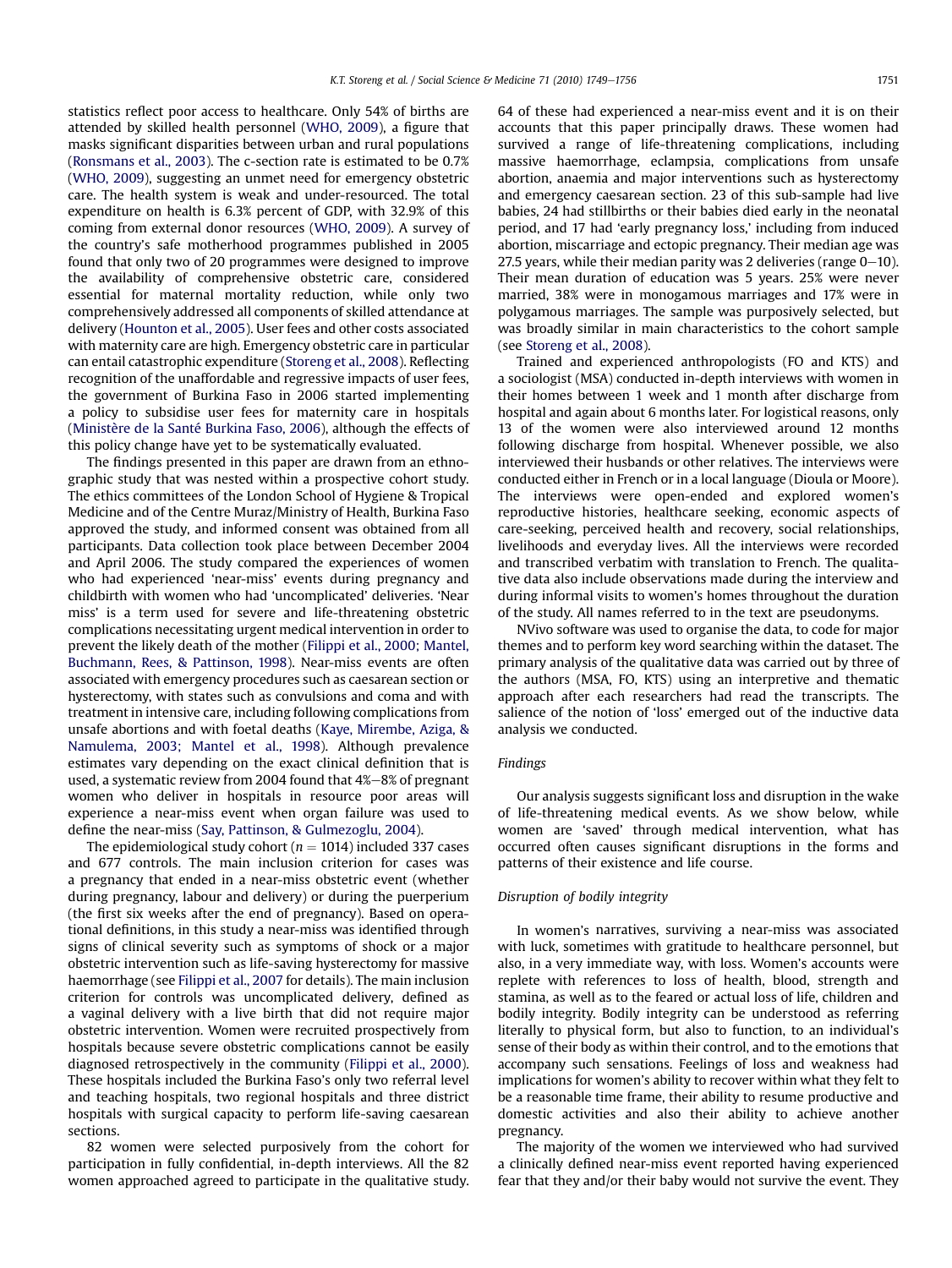recounted the intense confusion and dread that surrounded the management of the emergency, from arranging transport and referral to hospital, gathering money and waiting to receive treatment. Many vividly described the loss of blood and fluids, and also the initial elation when they realised that they would not die, or, for some, that their baby was beyond immediate danger.

While expressions of thanks to healthcare personnel for their intervention were not uncommon, some women did also feel 'traumatised' by their experience in healthcare facilities, expressing dismay that they had received poor information about what was happening, or that healthcare staff had spoken in a language they could not understand or even that staff had hurt them. In a particularly poignant case Mariam, a 22 year-old woman who had been hospitalised for 11 days after her delivery, reported that midwives at the health centre she presented at for delivery had 'mutilated' her genitals (presumably attempting an episiotomy or defibulation) as they tried to speed up the delivery, before eventually referring her on to the hospital. In the year after this had occurred she described symptoms consistent with vesico-vaginal fistula and reported that she felt so disgusted with her own body that she refrained from any sexual activity.

The doctor told me that when he did the operation, he was surprised to see that everything was torn. He said he didn't know how I was going to be able to go to the toilet. Everything was mixed up. The urine and the faeces. That's why they gave it to me [the catheter]. When they removed it, they were worried about how I was going to get along, but they didn't say anything about it to me even though I kept on asking. Maybe they were worried that I would be scared. When I saw my wound later on I was scared.

Although Mariam's is an extreme case, the experiences of women who survived near-miss events more generally put into relief a range of disruptions and bodily threats inherent to passage through pregnancy and childbirth for all women in a setting such as Burkina Faso. Echoing a frequent finding from other parts of sub-Saharan Africa, women reported that following a delivery, a woman has 'one foot in the grave' until 40 days have passed. As Sanata, a 26-year old first-time mother, explained, it is only at this point that a recently pregnant woman resumes her position as 'a woman amongst women'. Not surprisingly, this interstitial period between life and death extends in time for women who experience severe illness during pregnancy and childbirth. The immediate physical dangers associated with recovery delay women's re-entry into social life and resumption of their expected social role. The danger of death looms large for a prolonged period, as born out by the higher risk of death that near-miss survivors suffer up to a year after the event [\(Filippi et al., 2007](#page-6-0)).

A common conceptualisation among the women we interviewed is that severe illness in pregnancy and childbearing accelerates and exacerbates an inevitable and cumulative loss of vitality associated with childbearing more generally. As Balkissa, a 35-year old mother of four who had suffered life-threatening anaemia in her most recent pregnancy, explained:

When you deliver, it obviously shortens your life, because each delivery weakens you more and more. If you deliver once, you lose strength, the second time you lose some too and so on. The way that you were in your youth, you will never be that way again after your delivery. You lose a lot of strength. Everything is up to God. He is the one who will give you back the force to start working again.

As this quote suggests, our informants perceived loss of strength, whether associated with excessive work, illness or childbearing, was both a cause and a consequence of pregnancy complications. Those who had survived serious loss of strength  $-$  as was frequently the case among women classified as near-miss  $$ often reported that recovering this strength was a lengthy and difficult process. For many, the challenge of doing so was intensified by the fact that they found themselves unable to afford follow-up healthcare consultations and medicines. For others it was also a process that was rendered extremely difficult by their lack of recourse to rest from work, including domestic and agricultural work, given that possibilities for labour substitution were severely curtailed. For instance, Awa, a 27-year-old rural woman who delivered a stillborn baby following a life-threatening eclamptic fit, continued to report that she felt weak and ill during the year that followed. When we visited her around six months after her discharge from hospital she and her husband explained that the delivery and stillbirth had left her extremely depleted. She continued to suffer from 'tension' (hypertension) that made her dizzy, making it intermittently impossible for her to do her domestic tasks and to contribute to the household's subsistence agricultural production as she did before the delivery. Awa's husband was only able to afford her prescribed medicine at twoweekly intervals, meaning that for two out of every four weeks she suffered incapacitating symptoms, and had to rely on her husband or co-wife to substitute for her at home and in the fields.

## Disruption of the household economy

Awa's case highlights that disruption to bodily integrity is interlinked with disruptions to the domestic economies of households who are forced to manage the economic upheaval that is often associated with medical emergencies of the kind our informants endured, as well as the associated follow-up care (cf. [Storeng et al.,](#page-7-0) [2008](#page-7-0)). Complications that require a major obstetric intervention such as caesarean section or hysterectomy are extremely expensive in Burkina Faso, as in other countries where patients take on a large part of health system financing through user fees [\(Borghi et al.,](#page-6-0) [2003](#page-6-0)). Women who had survived near-miss events generally described living in severely impoverished conditions and told of being further impoverished by the catastrophic costs of treatment. In short, the impact of these costs was especially dramatic because they were unexpected. Women, their partners and their family members often saved money for the basic supplies and user fees associated with hospital delivery, but few were prepared for the cost incurred by a complication, which can be ten or twenty times higher than this. Relatives incurred debts from family members, neighbours and money-lenders and sold property, including clothing, crockery and bicycles, to pay the fees. While on the one hand, they expressed that these high costs are trivial compared to the importance of saving the woman's life, the debt that many households had incurred resulted in not only economic difficulties, but also in long-term anxiety and social tensions ([Storeng et al.,](#page-7-0) [2008](#page-7-0)).

Women employed a range of strategies in order to attenuate the negative economic consequences of the financial burden associated with their health problems and to minimise the burden on the family. Such strategies aimed not only to improve the household's economic status, but also to restore and maintain its social order. However, they often resulted in 'medical' concerns being sidelined. We saw that some women continued working in order to appease husbands and co-wives  $-$  or simply because it was necessary for survival – despite acknowledging that hard physical labour would compromise their physical recovery. Other women with ongoing illness and disability refrained from asking for treatment of health problems or had to undergo heavy ordeals in order to collect money for treatment. In the preliminary fieldwork for this study one sixtyyear-old woman recounted that she waited twenty years to request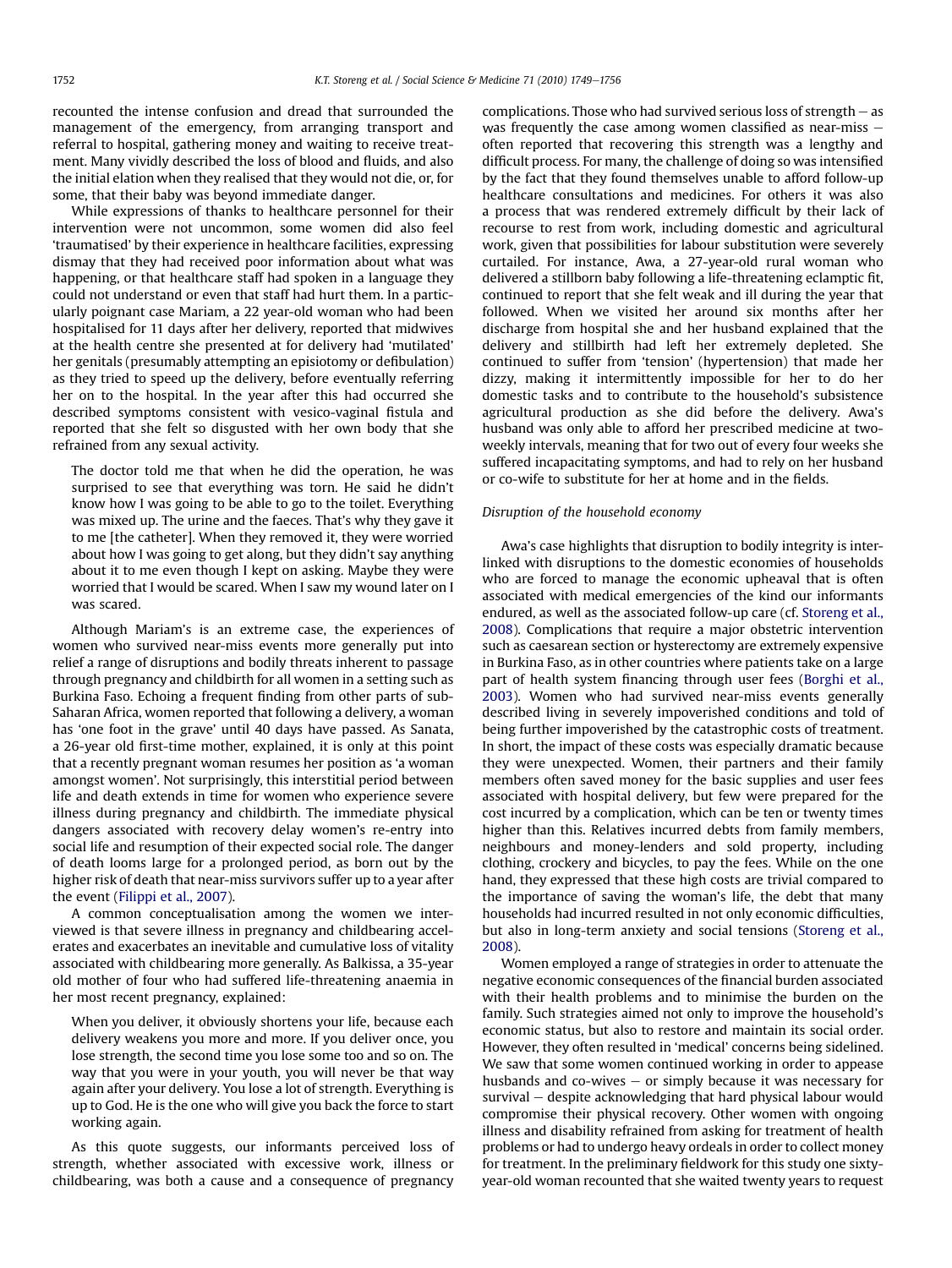treatment for vaginal prolapse because she knew there was no money to pay it. Similarly, an eighteen-year-old girl told of working two years in the cocoa plantations of Côte d'Ivoire with chronic incontinence in order to raise money to pay for surgery to repair the fistula she had acquired following obstructed labour.

Informants' narratives also underlined that the risk of multiple disruptions associated with near-miss events were not equally distributed, but rather disproportionately affected the poorest women. The experience of 26-year-old Salimata, helps to illustrate how concerns about poverty permeate ideas about risk and the experience of pregnancy complications. Salimata's first pregnancy had gone well, but the baby had died in infancy, after which her first husband left her. When we met her a few years later, she considered herself lucky that Yacouba, a subsistence farmer, had offered to make her his second wife. The wedding was postponed when Salimata fell pregnant. When she developed fever and started vomiting in the eight month of her pregnancy, Yacouba took her on a bicycle to the nearby health centre. By the time they arrived she had started convulsing, a symptom of eclampsia, one of the major causes of maternal mortality. Staff at the health centre declared that Salimata was in a life-threatening state. She responded to treatment and survived, but the baby was stillborn. Yacouba was helped by people in the village to meet the cost of care, although he was also forced to borrow money and sell one of his farm animals. He was extremely grateful that Salimata had survived, but worried about the effect of the expenditure on their future. As head of the extended family household, Yacouba was responsible for feeding around twenty people in his compound. With one wife recently delivered and another wife pregnant, he found himself without any money and with an uncertain economic future and worried about the impact on his currently pregnant wife. As he put it:

For us, most of our experience is exhaustion and misery. If you don't have money, misery is unavoidable. When you look at women's difficulties, most of it is hard work. If you look at those women who have a little bit of money, they don't really have the same experience. People who are in the bush are more used to doing tiring work. If you had a bit of money in the past but suddenly are no longer able to give the same amount of food to your wife, she will be tired. She won't have any more force. If a woman lacks strength, her delivery will be difficult.

A substantial proportion (a quarter) of the near-miss women in our sample was unmarried and these women often expressed feelings of guilt after their own family had settled costs that, in other circumstances, should have been a husband's responsibility. It was not uncommon that unmarried women were either completely unemployed or lived in abject poverty up to a year following the near-miss event. Some were clearly dismayed and ashamed to have burdened their families not only with an illegitimate child, but also with the expense and difficulty of managing the obstetric condition. Natou, an adolescent mother who had recently moved from her native village to live with her sister and brother-in-law in the city in the hope of finding employment, explained how her emergency care and the birth of her child had contributed to depleting the family's finances. Several months after her delivery, Natou often went hungry and felt weakened and unable to work, worried about obtaining food and agonised that rather than contributing to alleviating the family's problems  $-$  as had been her intention when arriving in the city  $-$  she had rather worsened the problems by adding not only one, but two mouths to feed. Many other unmarried women reported similar experiences, often suffering both emotional and physical violence as a result ([Ouattara & Storeng, 2005](#page-7-0)). While these experiences were not exclusive to women who had survived near-miss events, it was clear that the difficulties of managing such complications exacerbated pre-existing tensions around pregnancy in young, unmarried women.

The analytical focus on disruption and loss should not prevent us from seeing that the period following a near-miss event can have positive as well as negative aspects and that it was the resilience of women, as well as their broader social networks, that helped ensure women's survival in the first place. Even where there was unforeseen disruption and change, some women had sufficient resolve and social capital to move forward. The birth of a live child despite obstetric emergency could provide an opportunity to redefine life courses and relationships with other people. Elise, a 19-year old mother of one, for example, was determined to take responsibility for her 'mistake' of becoming pregnant while an unmarried adolescent by demonstrating to her disappointed family members that she was a capable mother. To this end, she found a job with a semi-regular income working in a telecentre that enabled her to contribute to the household finances. On the whole, however, unmarried women who survived near-miss events experienced multiple economic and social constraints on their ability to exercise this sort of productive agency.

#### Disruption to social identity and stability

The kind of practical and economic concerns discussed above were compounded on a day-to-day basis by the impact the near $m$ iss event  $-$  as a medical, but also economic and social catastrophe  $-$  had on women's status within the household and family. Existing intra-household power struggles and competition over resources often intensified following a near-miss event. Some women reported deteriorating relationships with others in their social network, especially women living in the same compound, such as co-wives, mothers-in-law and sisters-in-law, especially if they perceived that these other female family members resented them for having laid claim on too large a share of the family resources. While some husbands were loving, others were punitive, especially if there was no living child. For example, Marie, a young woman who was hospitalised after prolonged labour and the delivery of stillborn twins and who suffered from a fistula, explained how her partner and his family scolded her for having brought problems upon them and eventually abandoned her in the hospital, saying that because she had become so expensive it was no longer their concern what happened to her. Here our findings resonate with other anthropological work that questions somewhat romanticised notions of the altruistic household pursuing the interests of the collectivity [\(Dwyer & Bruce, 1988; Nichter & Kendall, 1991\)](#page-6-0).

Reproductive disruptions also often threatened relationships between women and men. When a pregnancy did not produce a living child, men's contribution sometimes came to be defined as 'wasted' and the social obligation to contribute to the woman's uptake often ceased, especially outside of formally defined marital relationships [\(Gruénais & Ouattara, 2006\)](#page-6-0). Infertility, suboptimal fertility and failure to produce living children all theoretically provided grounds for divorce and, even if the marital relationship survived, often created social tensions within households. This was especially true when a first pregnancy did not produce a living child, and when women had suffered repetitive pregnancy loss or infant death or remained childless after several pregnancy attempts. In some cases, such childbearing difficulties prompted men to take another wife to provide more children. A minority of our informants welcomed a second wife who could share not only productive but also reproductive activities. Most women, however, were adamant that this was a worst-case scenario. As one informant put it: 'It is difficult for a woman to remain happy in a household where a second, more fertile wife, has entered'. The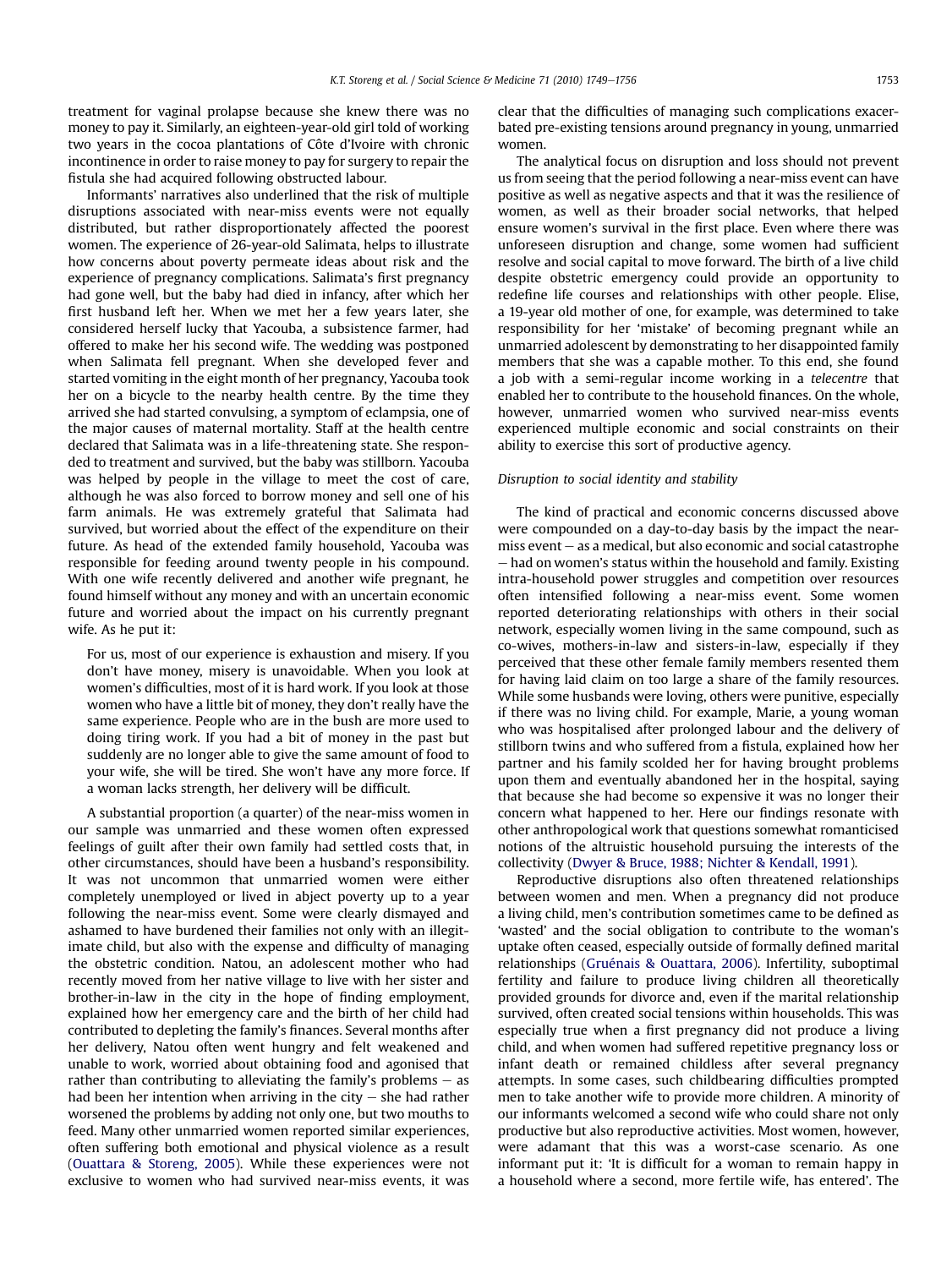loss of a foetus or newborn child thus often occasioned another type of loss, that of marital stability and the associated status and social support available to women.

The social vulnerability brought about by problematic childbearing was clear in women's efforts to balance medical advice and social pressures. For example, women who had undergone invasive surgery, including emergency caesarean section, were often told by healthcare providers that they should wait two to three years before attempting another pregnancy. This recommendation accorded with women's own understandings that the womb needs to replenish blood and strength before it can sustain another pregnancy, but was in tension with the social imperative for married women to achieve another pregnancy quickly. Even women who were already in polygamous relationships feared that delays in achieving a successful pregnancy would further weaken their position in relation to their husband. Some women felt the pressure for childbearing so strongly that they invested everything in obtaining and maintaining a pregnancy, despite having been warned that doing so could be perilous to their immediate health and survival, as well as to their future fertility.

While, in some cases, women were supported by their husbands in achieving contraceptives or refraining from sex in order to avoid becoming pregnant 'too soon', for the majority of married women who wished to delay another pregnancy, overt efforts to do so were not possible. Contraceptives were sometimes used covertly, preferably injected contraceptives that could not easily be detected. This was because overtly and deliberately delaying pregnancy could, informants explained, prompt a husband to take another wife or initiate extramarital sexual relationships. This was seen to be the case even though the reason for delaying pregnancy was not to have fewer children per se, but rather to ensure rest and recovery so as to ensure that a future pregnancy would be successful. Such use of contraceptives for the expressed purpose of ensuring physical recovery corresponds with [Bledsoe, Banja, and Hill](#page-6-0)'s (1998) interpretation that the high use of contraceptives among Gambian women who experienced a miscarriage, abortion or stillbirth in the previous five years was motivated by a desire not to control fertility as such, but by the perceived need to replenish their bodies and thereby increase their future reproductive potential.

# Discussion

In this paper we have stepped outside the common biomedical and demographic usages of 'loss', and have taken the perspective that loss occurs when familiar forms and patterns of life are disrupted in ways that threaten persons' sense of continuity of meaning. Attention to the social experiences of near-miss obstetric events shows that a 'near-miss' is not only about blood loss, seizures or infections, but about a household crisis for which all available resources are mobilised, with a train of consequences. Such events are characterised by the near-loss of life, including not only women's lives but also that of their babies, and by further significant disruptions in three overlapping dimensions. These include, first, disruption of women's bodily integrity through injury, ongoing illness and loss of strength and stamina; second, disruption of the household economy through debts incurred and loss of productive capacity; and third, disruption of women's social identity and stability including loss of social standing in the household, and marital and relational loss.

The paper has shown that the availability of emergency obstetric intervention resulted in the selective and pragmatic adaptation of biomedical childbirth care, ensuring survival for many [\(Kaufman &](#page-6-0) [Morgan, 2005](#page-6-0)). The medical management of pregnancy and childbirth, including of life-threatening complications, however, does not occur in isolation, but is engendered and experienced within complex social and economic contexts that place some women at disproportionate risk, through combined medical, social and economic vulnerability, geographical isolation, age and gender relations. Indeed, our study reiterates the importance of taking economic constraints into account when interpreting women's experiences of obstetric morbidity [\(Chapman, 2003; Janes &](#page-6-0) [Chuluundorj, 2004](#page-6-0)). Just as poor women are disproportionately at risk of maternal death, many of the women who survive near-miss events in Burkina Faso are also economically and socially marginal, both before experiencing complications and even more so afterwards, when the economic and social stresses involved in managing the care of such complications increases their vulnerability. For women who survive the trauma of life-threatening obstetric complications, the pervasive uncertainty and danger extends into the postpartum period and beyond. Women know that severe obstetric difficulties may predict long-lasting difficulties and may ultimately compromise the productive and reproductive capacities upon which their social worth and positioning within the household is based. In such situations, women's reproductive practices are heavily influenced by what is required to protect that position from further erosion. As such, the loss we have discussed in this paper results from the co-production of biomedical and social vulnerability [\(Lock & Kaufert, 1998\)](#page-6-0).

A strength of the theoretical and empirical perspective on loss taken in this paper is that it helps us conceive of maternal health policy as being not only about averting the loss of maternal life, but also concerned with preventing or ameliorating other 'losses' that can be set in motion by an obstetric crisis. Addressing these broader losses will require better integration between health and social policy to protect women who are vulnerable not only to the health, but also the social and economic consequences of obstetric complications. The current policy in Burkina Faso of reducing user fees for delivery care (including obstetric care) may be one important way to reduce the number of near-miss events and diminish the economic consequences for households of paying for such care.

In this paper we have emphasised the way in which women who survive life-threatening complications lose health and vitality in the aftermath. We have highlighted the associated feelings of grief when they are deprived of their reproductive or productive capacity and the disadvantage resulting from the loss of income and marital stability. There are, however, important caveats to this analysis. First, it is important to restate Marris' emphasis that loss and change occur in many different social transitions. A defining characteristic for our sample was the experience of a biomedical 'near-miss' event and we tracked the loss and disruption that often followed in its wake, but loss and disruption may also be experienced for other reasons during and following pregnancy. Second, while Marris' theorisation of social loss and change as akin to a process of bereavement is illuminating, its application leads to a focus upon negative and difficult experiences. If social policy is to protect the more vulnerable and those less able to resist and to adapt, then a 'loss' framework can inform and facilitate this. But it would be wrong to portray experiences following obstetric nearmisses as universally negative. It is important to emphasise that women also display agency and ingenuity, first in mobilising the resources needed to respond to emergencies, and then in coming to terms with the various disruptions that ensue, and in taking their lives forward. In an earlier paper we outlined some of the financial coping strategies that were used [\(Storeng et al., 2008](#page-7-0)). Currently the research team is engaged in revisiting interviewees four years on, exploring how near-miss experiences become woven in with other life events over the course of time. Such a longer-term view may help us to understand how women's recovery can be supported or obstructed.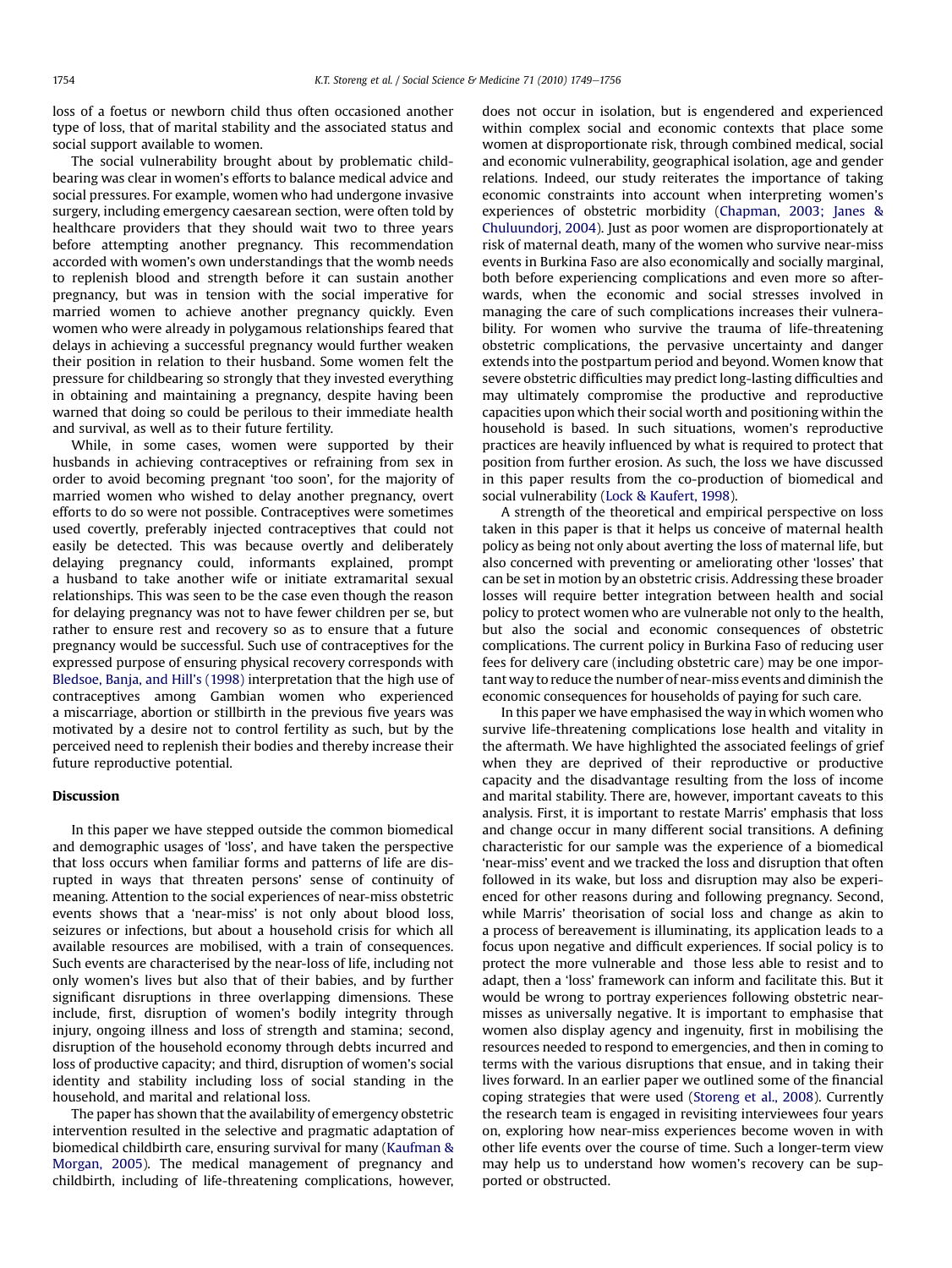# <span id="page-6-0"></span>Conclusion

Anthropologists have often noted that 'body counts' and extrapolated statistics carry immense weight in health and development planning (Kaufert & O'Neil, 1993; Nichter, 2008; Nichter & Kendall, 1991). The safe motherhood research and advocacy community has understood and responded practically and politically to this reality (Graham, 2002; Graham & Campbell, 1992). Epidemiological measurement techniques have been, and continue to be, extremely important in demonstrating the impact and scale of unnecessary death and suffering in pregnancy and childbirth in many countries, and in inferring associated aetiology.

However, quantitative research will inevitably be confined by what is 'reliably measurable'. Such limitations are often compounded by the demands in the political sphere of global heath for 'simple' measures and targets, contracting health and wellbeing goals to a survival or coverage statistic such as the MMR. Because near-miss events are characterised by their causal proximity to maternal deaths and occur more frequently, they have been used as proxies for maternal deaths in epidemiological studies. Despite  $-$  and perhaps because of  $-$  this application of the epidemiological near-miss concept, the social implications of surviving these complications have been neglected within public health (Ashford, 2002; Graham et al., 1992). In this and other papers from the study in Burkina Faso that have taken different analytical approaches (Filippi et al., 2007, Storeng et al., 2008) we begin to redress this imbalance, offering an examination of the bodily, economic and social disruption, the losses and struggles that the simple success story implied in 'maternal survival' statistics obscures. By looking beyond biomedical sickness and death to try 'to identify the sufferer' ([Nichter & Kendall,](#page-7-0) [1991,](#page-7-0) p. 196) in this way, we hope to contribute to the interface of social scientific and public health understandings of such loss.

#### Acknowledgements

The data collection for this paper was done as part of Immpact, a global research initiative for the evaluation of safe motherhood intervention strategies, funded by the Bill & Melinda Gates Foundation, the UK Department for International Development (DFID), the European Commission and USAID. The analysis and writing was also supported by the DFID-funded research programme consortium on maternal and neonatal health (Towards  $4 + 5$ ). KTS, SFM, MSA and VF were supported by a joint grant from the Hewlett Foundation and ESRC and KTS was also supported by the Research Council of Norway during the writing of this paper. The funders have no responsibility for the information provided and the views expressed herein are solely those of the authors. We thank the study participants. We also thank Rasmané Ganaba, Tom Marshall, Steve Russell and Nicolas Méda, our collaborators on follow-up research in Burkina Faso, Julia Hussein and Bregje de Kok for comments on the first draft and the participants at the 'Loss in Pregnancy and Childbirth' workshopheld in Edinburgh in September 2008, for their comments.

#### References

- Allotey, P. A., & Reidpath, D. D. (2002). Objectivity in priority setting tools in reproductive health: context and the DALY. Reproductive Health Matters, 10(20),  $38 - 46$
- Ashford, L. (2002). Hidden suffering: Disabilities from pregnancy and childbirth in less developed countries. Population Reference Bureau.
- Bledsoe, C., Banja, F., & Hill, A. G. (1998). Reproductive mishaps and Western contraception: an African challenge to fertility theory. Population and Development Review, 24, 15-57.
- Borghi, J., Hanson, K., Acquah, C. A., Ekanmian, G., Filippi, V., Ronsmans, C., et al. (2003). Costs of near-miss obstetric complications for women and their families in Benin and Ghana. Health Policy and Planning, 18(4), 383-390.
- Cecil, R. (Ed.). (1996). The anthropology of pregnancy loss: Comparative studies in miscarriage, stillbirth and neonatal death. Oxford: Berg.
- Chapman, R. R. (2003). Endangering safe motherhood in Mozambique: prenatal care as pregnancy risk. Social Science & Medicine,  $57(2)$ ,  $355-374$ .
- Davis-Floyd, R. E., & Sargent, C. F. (Eds.). (1997). Childbirth and authoritative knowledge: Cross-cultural perspectives. Berkeley: University of California Press. Dwyer, D., & Bruce, J. (Eds.). (1988). A home divided: Women and income in the third
- world. Stanford: Stanford University Press. Filippi, V., Ganaba, R., Baggaley, R. F., Marshall, T., Storeng, K. T., Sombie, I., et al.
- (2007). Health of women after severe obstetric complications in Burkina Faso: a longitudinal study. Lancet, 370(9595), 1329-1337.
- Filippi, V., Ronsmans, C., Gandaho, T., Graham, W., Alihonou, E., & Santos, P. (2000). Women's reports of severe (near-miss) obstetric complications in Benin. Studies in Family Planning,  $31(4)$ ,  $309-324$ .
- Fitzgerald, R. G., & Murray Parkes, C. (1998). Coping with loss: blindness and loss of other sensort and cognitive functions. British Medical Journal, 316(7138), 1160-1163
- Frost, J., Bradley, H., Levitas, R., Smith, L., & Garcia, J. (2007). The loss of possibility: scientisation of death and the special case of early miscarriage. Sociology of Health & Illness, 29(7), 1003-1022.
- Ginsburg, F. D., & Rapp, R. (Eds.). (1995). Conceiving the new world order: The global politics of reproduction. Berkeley: University of California Press.
- Graham, W. J. (2002). Now or never: the case for measuring maternal mortality. Lancet, 359(9307), 701-704.
- Graham, W., Berer, M., Price, J., & Brabin, L. (1992). Raising awareness about reproductive morbidity. Annals of Tropical Medicine & Parasitology, 86(Suppl. 1), 11-18.
- Graham, W. J., & Campbell, O. M. (1992). Maternal health and the measurement trap. Social Science & Medicine, 35(8), 967-977.
- Grossmann-Kendall, F., Filippi, V., De Koninck, M., & Kanhonou, L. (2001). Giving birth in maternity hospitals in Benin: testimonies of women. Reproductive Health Matters,  $9(18)$ ,  $90-98$ .
- Gruénais, M. E., & Ouattara, F. (2006). Le 'prix de l'accouchement'. La prise en charge de la grossesse en Afrique subsaharienne, une nouvelle étape de la compensation matrimoniale Colloque international Familles et Santé: le regard des sciences sociales. Université d'Oran (GRAS) - Université de Lille 1 (CLERSE). Oran, Algeria: Association internationale des sociologues de langue française (AISLF). April 4-5
- Hounton, S. H., Meda, N., Hussein, J., Sombie, I., Conombo, G., & Graham, W. J. (2005). Describing safe motherhood programs for priority setting: the case of Burkina Faso. International Journal of Gynecology & Obstetrics, 91(1), 97-104.
- Inhorn, M. (1994). Quest for contraception: Gender, infertility, and the Egyptian medical tradition. Philadelphia: University of Pennsylvania Press.
- Inhorn, M. (Ed.). (2007). Reproductive disruptions: Gender, technology and biopolitics in the new millennium. New York/London: Berghahn Books.
- Inhorn, M. C., & Buss, K. A. (1994). Ethnography, epidemiology and infertility in Egypt. Social Science & Medicine, 39(5), 671-686.
- Jaffré, Y., & Prual, A. (1994). Midwives in Niger: an uncomfortable position between social behaviours and health care constraints. Social Science & Medicine, 38(8), 1069-1073
- Janes, C. R., & Chuluundorj, O. (2004). Free markets and dead mothers: the social ecology of maternal mortality in post-socialist Mongolia. Medical Anthropology Ouarterly, 18(2), 230-257.
- Jenkins, G. L., & Inhorn, M. C. (2003). Reproduction gone awry: medical anthropological perspectives. Social Science & Medicine, 56, 1831-1836.
- Kaufert, P. A., & O'Neil, J. (1993). Analysis of a dialogue on risks in childbirth: clinicians, epidemiologists and Inuit women. In S. Lindenbaum, & M. Lock (Eds.), Knowledge, power and practice: The anthropology of medicine and everyday life (pp. 32-54). Berkeley: University of California Press.
- Kaufman, S. R., & Morgan, L. M. (2005). The anthropology of the beginnings and ends of life. Annual Review of Anthropology, 34, 317-341.
- Kaye, D., Mirembe, F., Aziga, F., & Namulema, B. (2003). Maternal mortality and associated near-misses among emergency intrapartum obstetric referrals in Mulago Hospital, Kampala, Uganda. East African Medical Journal, 80(3), 144-149.
- Khan, K. S., Wojdyla, D., Say, L., Gulmezoglu, A. M., & Van Look, P. F. (2006). WHO analysis of causes of maternal death: a systematic review. Lancet, 367(9516), 1066-1074.
- Kielmann, K. (2002). Theorising health in the context of transition: the dynamics of perceived morbidity among women in peri-urban Maharashtra, India. Medical Anthropology, 21(2), 157-207.
- Layne, L. (2003). Motherhood lost: A feminist account of pregnancy loss in America. New York: Routledge.
- Leick, N., & Davidsen-Nielsen, M. (1991). Healing pain: attachment, loss and grief therapy. London: Tavistock/Routledge.
- Lewis, G. (2003). Beyond the numbers: reviewing maternal deaths and complications to make pregnancy safer. British Medical Bulletin,  $67(1)$ ,  $27-37$ .
- Lock, M., & Kaufert, P. A. (Eds.). (1998). Pragmatic women and body politics. Cambridge: Cambridge University Press.
- Maguire, P., & Murray Parkes, C. (1998). Coping with loss: surgery and loss of body parts. British Medical Journal, 316(7137), 1086-1088.
- Mantel, G. D., Buchmann, E., Rees, H., & Pattinson, R. C. (1998). Severe acute maternal morbidity: a pilot study of a definition for a near-miss. British Journal of Obstetrics and Gynaecology, 105(9), 985-990.
- Marris, P. (1974). Loss and change. London: Routledge & Kegan Paul.
- Marris, P. (1986). Loss and change. London: Routledge and Kegan Paul. revised ed.